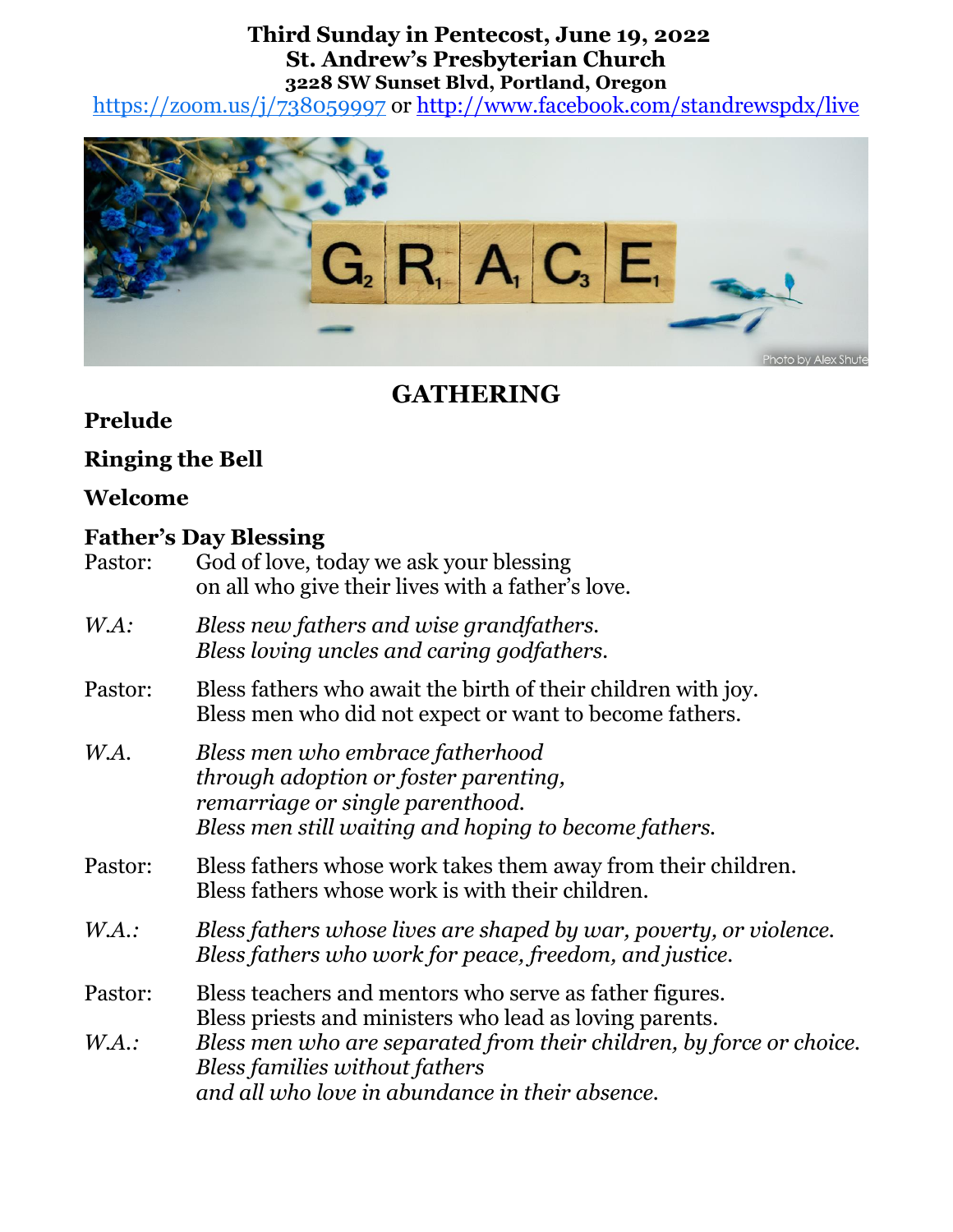| Pastor: | Bless fathers who have lost a child.<br>Bless families who have lost their father.                   |
|---------|------------------------------------------------------------------------------------------------------|
| WA.     | Bless all whose fathers were loving.<br>Bless all whose fathers failed to meet their needs for love. |
| Pastor: | Bless all who celebrate today.<br>Bless all who struggle today.                                      |
| $WA$ .: | In the name of the Triune God – Father, Son, and Holy Spirit,<br>Mother of Us All-we pray.           |
| All:    | Amen.                                                                                                |

## **Time to Center**

## **\*Call to Worship**

We gather together to celebrate the joy in our lives.

### *God's love fills our hearts to overflowing with laughter.*

We gather, in God's presence, to find comfort and hope for our pain.

### *God's grace wipes away our tears*

#### *and knits us together as one people.*

We gather together, in God's presence, to worship God in faith and truth. *Alleluia! Amen!*

**\*Song** *Come Into God's Presence Singing* Glory to God #413

### **Call to Reconciliation**

Before we speak, God knows our needs, yet our words open our hearts to God's grace. Let us prepare ourselves for God's healing as, in words and silence, we tell of all that separates us from God and one another. Please join me as we pray,

## **Unison Prayer for Forgiveness**

*First of all, Everlasting God, we must confess how we have not lived as your people. We serve many masters - work, wealth, power, addictions – yet find no hope in them. We hear the cries of the poor, and shut the doors of our hearts to them. We ridicule those who expose their hopes and dreams to us. Forgive us, Compassion's Heart, and heal us of our brokenness. Make us well, so that by our healing,* 

 *we might be the hope and love others need in their lives,*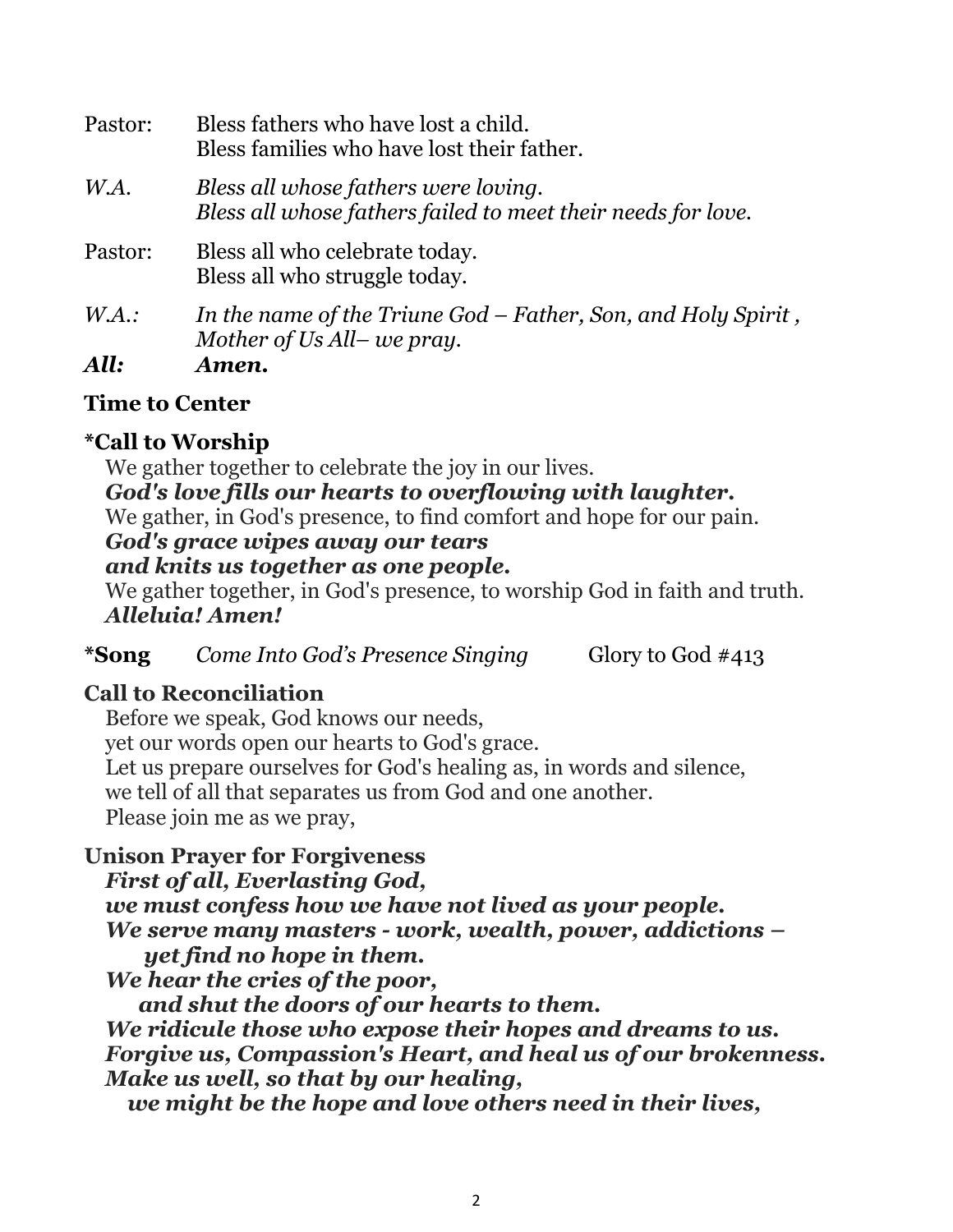*even as Jesus Christ, our Lord and Savior, brought these gifts to us, calling us to be faithful with the grace, peace, and joy entrusted to us.*

#### **Silent Prayers for Forgiveness**

…In Jesus' name. *Amen.*

#### **Assurance of Pardon**

Now that we have let go of the pain, the bitterness, the anger of our lives, let us be kind, tender-hearted, and gentle towards each other, forgiving as God has forgiven us.

*We are God's beloved children, and will model God's grace and love in our hearts. Thanks be to God! We are forgiven! Amen.*

**\*Sung Response of Praise** *My Hope is Built on Nothing Less* (v.1 only) Glory to God #353

#### **\*Passing the Peace**

Let us be people of peace,

greeting one another with the peace gifted to us by the Spirit of Christ.

If you desire to maintain distance,

stay in your seat and greet with waves, or bows, or sign language.

If you are comfortable collapsing distance,

please honor the desire of those seated and greet them from a distance.

And do remember to greet our kindred on zoom by waving at the camera at the back of the sanctuary, or calling out.

May the peace of Christ be with you.

*And also with you.*

### **THE WORD**

**Sung Prayer of Illumination** *We Will Do Well*

| <b>Readings from Scripture</b> | Mark 15:33-37 |
|--------------------------------|---------------|
|                                | Luke 23:44-46 |

**Sermon** *The Rev. Dr. Sunggu Yang*

### **RESPONSE TO THE WORD Silent Reflection on the Word Preached**

**Song** *Take, O Take Me As I Am* (sing 3x) Glory to God #698